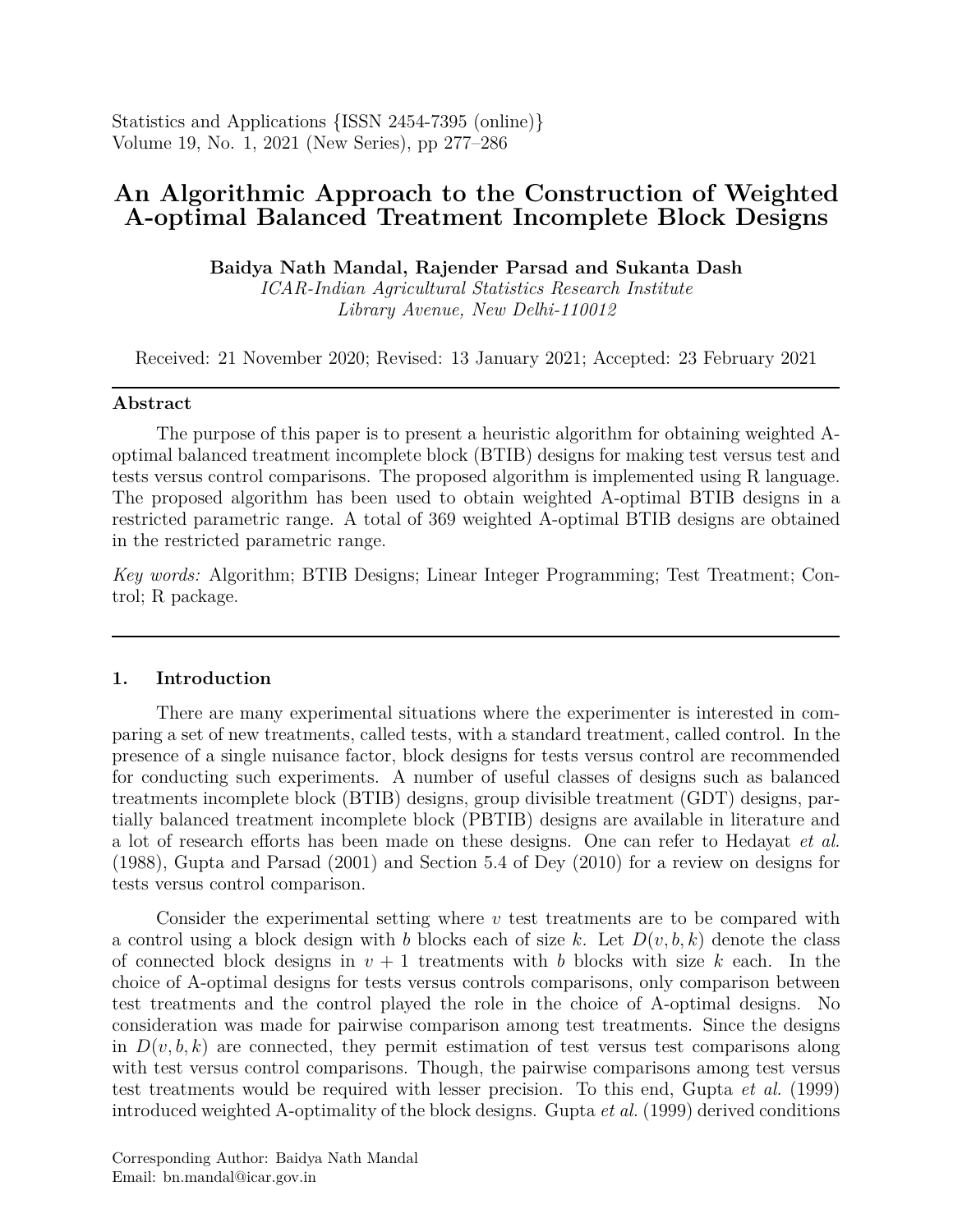under which a design is weighted A-optimal for estimating these two sets of contrasts with unequal precisions. They provided a method of construction and a catalogue of weighted A-efficient BTIB designs. Parsad *et al.* (2009) proposed an algorithm based on interchangeexchange approach to obtain weighted A-efficient and weighted A-optimal designs for test versus test and tests versus control comparisons. They also obtained 15259 weighted Aefficient designs using the proposed algorithm. However, they reported only 43 weighted A-optimal BTIB designs in Table 3 of their article.

The purpose of this article is to present an algorithm for construction of weighted A-optimal BTIB designs and a list of 369 weighted A-optimal BTIB designs in a restricted parametric range. The article is organized as follows. Section 2 gives the concept of weighted A-optimality. An algorithm is proposed to obtain weighted A-optimal BTIB designs in section 3. The list of weighted A-optimal BTIB designs obtained using the proposed algorithm is presented in section 5. The article is concluded in section 6.

#### **2. Preliminaries**

Let the control treatment be indexed as 0 and the test treatments be denoted as 1*,* 2*, ..., v*. Assume the two-way classified fixed effects homoscedastic model

$$
y_{ijl} = \mu + \tau_i + \beta_j + \epsilon_{ijl} \tag{1}
$$

where *yijl* denote the response from the *l*th experimental units in *j*th block receiving *i*th treatment,  $\tau_i$  is the effect of *i*th treatment,  $\beta_j$  is the effect of *j*th block and  $\epsilon_{ijl}$  are uncorrelated errors with mean zero and constant variance  $\sigma^2$ ,  $i = 0, 1, 2, ..., v$ ,  $j = 1, 2, ..., b$  and  $l =$ 1*,* 2*, ..., k*. It may be mentioned here that Gupta *et al.* (1999) considered mixed effects model with random block effects. However, we shall restrict ourselves to fixed effects of blocks. A design  $d \in D(v, b, k)$  is said to be weighted A-optimal if it minimizes

$$
\beta \sum_{i=1}^{v} \text{var}(\hat{\tau}_{d0} - \hat{\tau}_{di}) + \alpha \sum_{i=1}^{v-1} \sum_{i'=i+1}^{v} \text{var}(\hat{\tau}_{di} - \hat{\tau}_{di'})
$$

with  $\beta + \alpha = 1$  and  $0 \le \alpha, \beta \le 1$ . The expression above is the weighted sum of the variances of the estimates of test-control contrasts and test-test contrasts, respectively, with weights as  $\beta$  and  $\alpha$ , respectively. Clearly, for  $\alpha = 0$ , the criterion reduces to A-optimality for tests vs controls and for  $\alpha = \beta$ , the criterion reduces to A-optimality for all pairwise comparisons. Since more precision is required for test-control comparisons than the test-test comparisons, *β* and *α* may be so chosen that  $β > α$ .

Let 
$$
P_c = [\mathbf{1}_v : -\mathbf{I}_v]
$$
 and  $P_{T,Z} = [\mathbf{0}_Z : \mathbf{0}_{Z \times (v - Z - 1)} : \mathbf{1}_Z : -\mathbf{I}_Z], Z = 1, 2, ..., v - 1$ . Then

$$
\mathbf{P} = \begin{pmatrix} \mathbf{P}_c \\ \mathbf{P}_{T,1}' \\ \mathbf{P}_{T,2}' \\ \vdots \\ \mathbf{P}_{T,v-1}' \end{pmatrix}
$$
 (2)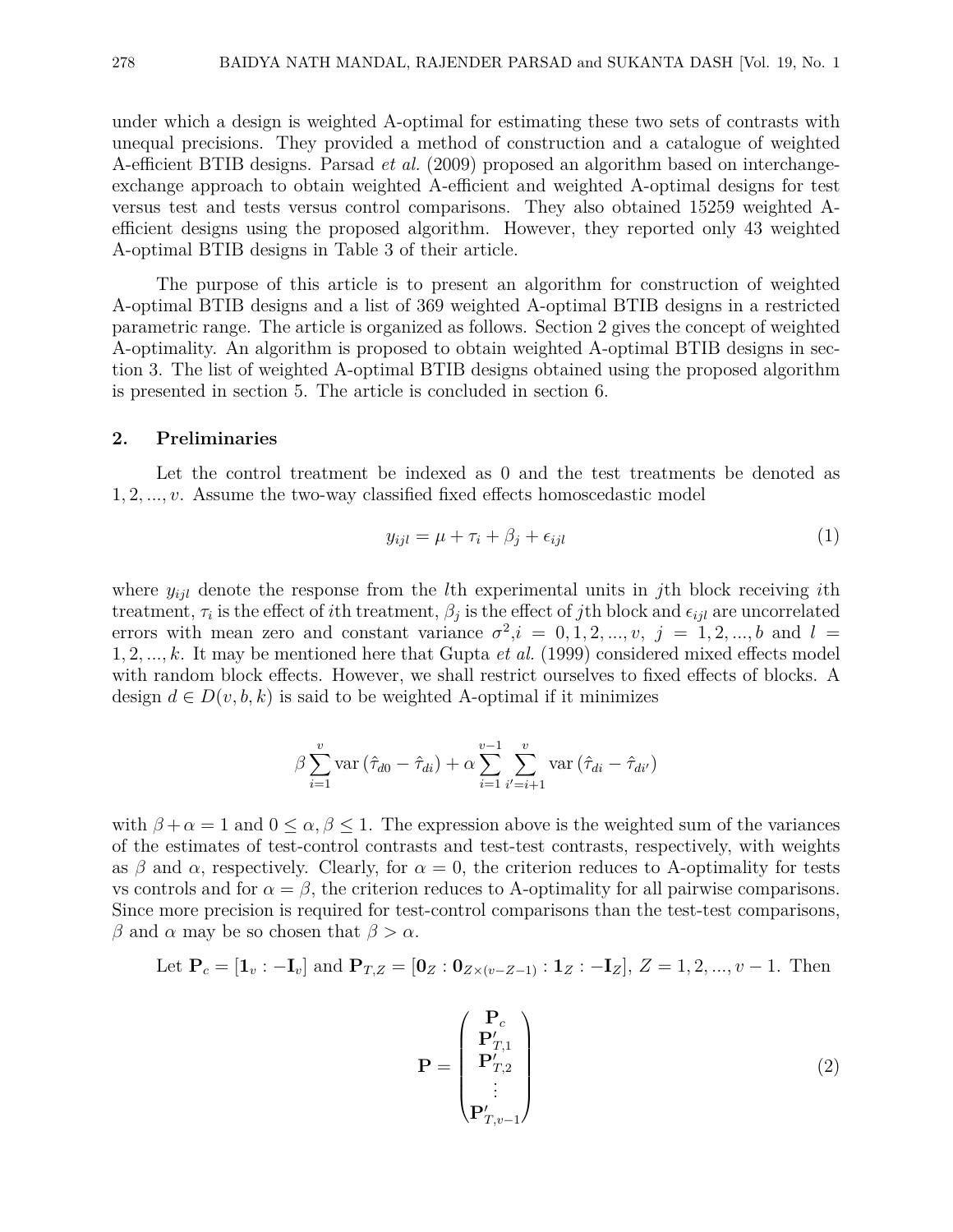is the coefficient matrix of the contrasts for test-control and test-test comparisons.

To search for A-optimal block designs in *D*(*v, b, k*), Gupta *et al.* (1999) focused their attention in the class of  $\text{BTIB}(v, b, k; t, s)$  designs which was introduced by Stufken (1987). Gupta *et al.* (1999) presented the following result to characterize weighted A-optimality of BTIB designs.

**Theorem 1:** A BTIB $(v, b, k; t, s)$  design is A-optimal over  $D(v, b, k)$  for fixed value of  $\alpha$  if

$$
g(t,s) = \min_{(x,z)\in\Delta} g(x,z)
$$

where  $\Delta = \{(x, z) : x = 0, 1, ..., int(k/2) - 1; z = 0, 1, ..., b \text{ with } z > 0 \text{ when } x = 0\}$  and  $g(x, z) = \frac{(\beta + \alpha v)(v-1)^2}{A(x, z)} + \frac{\beta b}{B(x, z)}$  $\frac{\beta b}{B(x,z)}$  $A(x, z) = k(v - 1)[b(k - x) - z] - [v{b(k - x) - z} - bk^2 - bx^2 - 2xz - z + 2k(bx + z)],$  $B(x, z) = b[k(bx + z) - (bx^{2} + 2xz + z)]$  and  $\alpha/\beta \leq \frac{\{(2vk - 2v - k + 1)^{2} - (k-1)^{2}(v-1)^{2}\}}{v[(k-1)(v-1)]^{2}}$  when k is odd

and  $\alpha/\beta \leq \frac{(2vk-2v-k)^2-k^2(v-1)^2}{v[k(v-1)]^2}$  when *k* is even.

Theorem 1 gives a sufficient condition to check weighted A-optimality of a given BTIB (*v, b, k*;*t, s*) design and is useful to see whether a BTIB design is weighted A-optimal or not for given value of *α*. Gupta *et al.* (1999) used the result to check weighted A-optimality of designs from Parsad *et al.* (1995). The number of weighted A-optimal BTIB designs obtained by them are given below.

|                             |  | $0 \quad 0.1 \quad 0.2 \quad 0.3 \quad 0.4$ |  |
|-----------------------------|--|---------------------------------------------|--|
| Number of designs 9 7 8 6 0 |  |                                             |  |

It is clear from above that more efforts are required to obtain weighted A-optimal BTIB designs. To this end, we present an algorithm to obtain weighted A-optimal BTIB designs.

#### **3. The Algorithm**

In this section, we present the algorithm to obtain weighted A-optimal BTIB designs in  $D(v, b, k)$  for test-test and test-control comparisons. Given  $v, b, k$ , the algorithm computes the value of t and s which minimize  $q(x, z)$  and then obtains other parameters through necessary parametric relations. Then it attempts to obtain the incidence matrix of a weighted A-optimal BTIB design with these parameters through linear integer programming approach.

The steps of the algorithm are detailed below.

- **Step 1:** Given  $v, b, k$  and  $\alpha$ , first check whether  $\alpha$  satisfies the condition of Theorem 1. If *α* satisfies the condition of Theorem 1, obtain *t* and *s* which minimize *g*(*x, z*).
- **Step 2:** Compute  $r_0 = s + bt, r = (bk r_0)/v, \lambda_0 = (s(t+1)(k-t-1) + (b-s)t(k-t))/v$ and  $\lambda_1 = (r(k-1) - \lambda_0)/(v-1)$ . If all of  $r, r_0, \lambda$  and  $\lambda_0$  are integers then proceed, else a weighted A-optimal BTIB does not exist.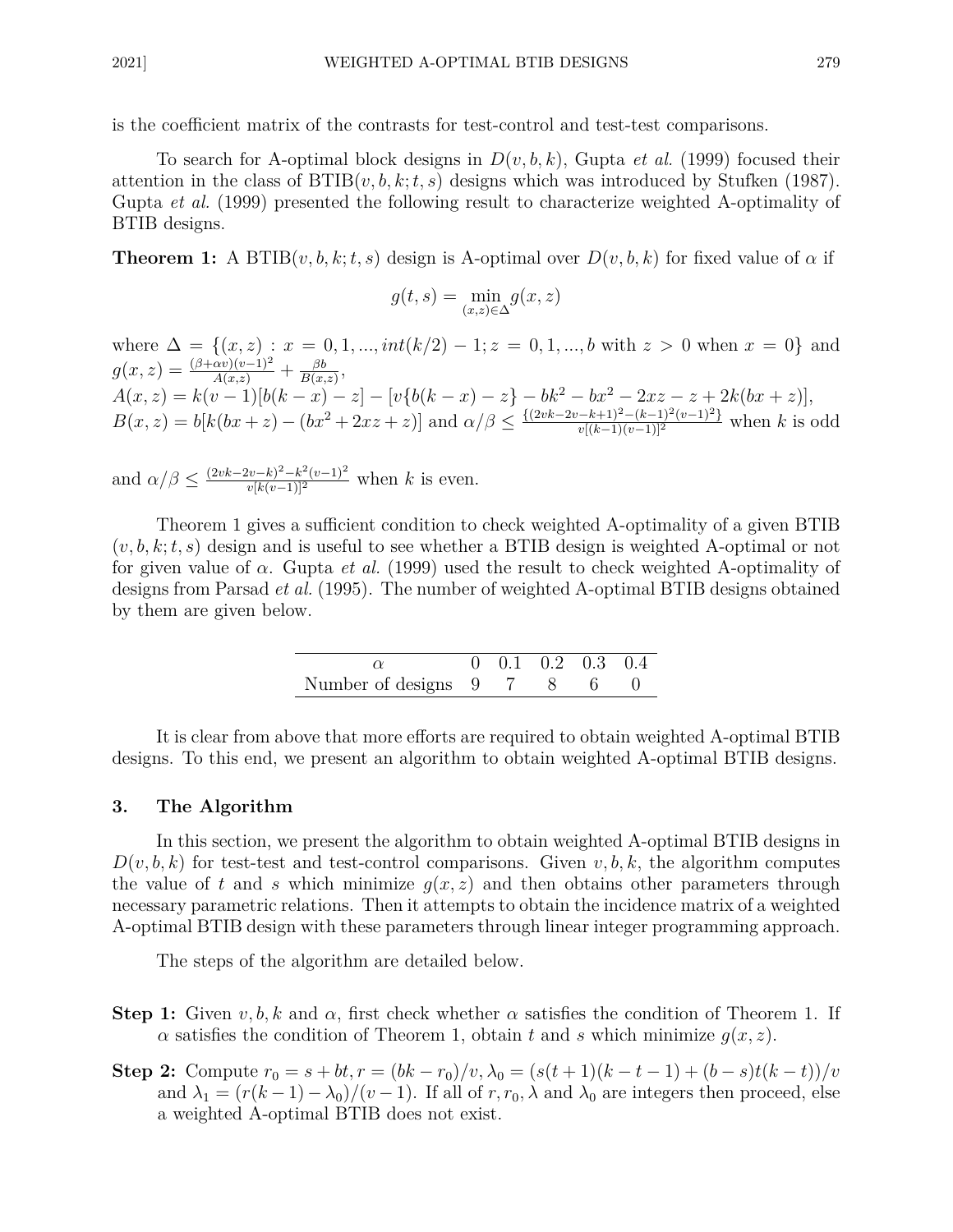- **Step 3:** (i) Create the first row of the incidence matrix **N** by assigning  $t+1$  in *s* randomly chosen columns and by assigning *t* in the remaining *b*−*s* columns of the row. The first row of incidence matrix indicates the allocation of the control to *b* blocks.
	- (ii) Obtain the *i*th  $(i = 2, 3, \ldots, v + 1)$  row for allocation of  $(i 1)$ th test treatment to blocks by solving the following linear integer programming formulation with respect to *binary* decision variables  $x_1, x_2, \ldots, x_b$ :

Maximize 
$$
\phi = \sum_{j=1}^{b} w_j x_j
$$

subject to constraints

$$
\sum_{j=1}^{b} x_j = r
$$
  
\n
$$
x_j \le k - k_j \forall j = 1, 2, ..., b
$$
  
\n
$$
\sum_{j=1}^{b} n_{1j} x_j = \lambda_0
$$
  
\n
$$
\sum_{j=1}^{b} n_{i'j} x_j = \lambda_1, \forall i' = 2, 3, ..., i - 1
$$
\n(3)

where  $w_j = \frac{1}{k}$  $\frac{1}{k_j}$  if  $k_j > 0$  and  $w_j = 1$  if  $k_j = 0$ , with  $k_j$  being the size of the *j*th block up to  $(i-1)$  row and  $n_{i'j}$  is the element at the *i*<sup>'</sup>th row and the *j*th column of **N**.

(iii) If there is no optimal solution of the formulation (3), delete a random row *m* between 2 to  $(i - 1)$ th row of the incidence matrix, store the deleted row in a matrix **T**, update  $k_j$  values and try to obtain a newer solution to *mth* row by solving the formulation (4):

Maximize 
$$
\phi = \sum_{j=1}^{b} w_j x_j
$$
  
\nsubject to constraints  
\n
$$
\sum_{j=1}^{b} x_j = r
$$
\n
$$
x_j \le k - k_j \ \forall j = 1, 2, ..., b
$$
\n
$$
\sum_{j=1}^{b} n_{1j} x_j = \lambda_0
$$
\n
$$
\sum_{j=1}^{b} n_{i'j} x_j = \lambda_1 \ \forall i' = 2, 3, ..., m - 1, m + 1, ..., i - 1
$$
\n
$$
\sum_{j=1}^{b} t_{uj} x_j < r \ \forall u = 1, 2, ..., p
$$
\n(4)

where *p* is the number of rows of the matrix **T** and  $t_{uj}$  is the element at the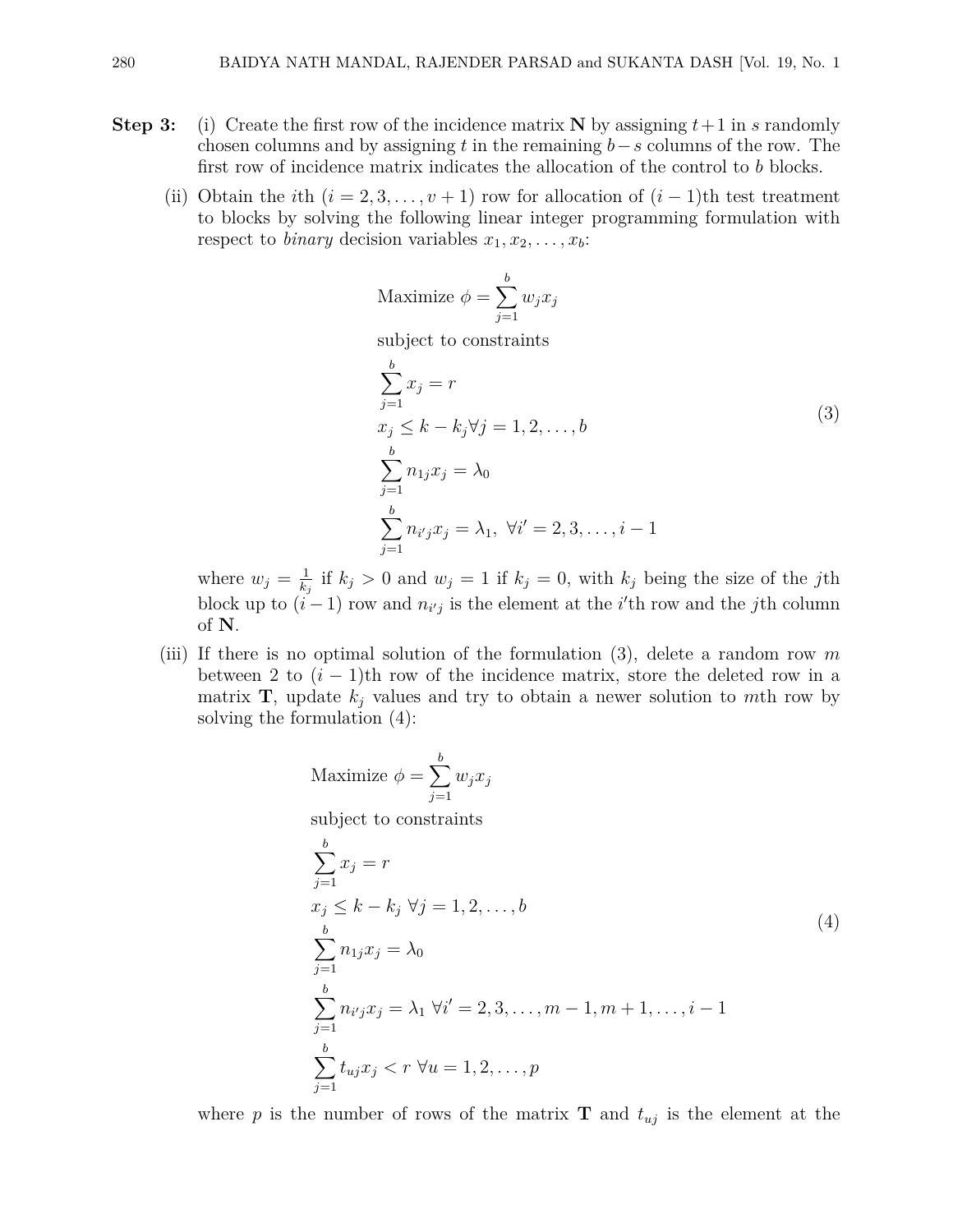*u*th row and the *j*th column of **T** matrix. If there is a solution then update the incidence matrix. If there is no solution, repeat this step by drawing another random number *m*. Once the *m*th row is obtained, then go back to step ii) to obtain the *i*th row.

**Step 4:** If all the  $v + 1$  rows of the matrix **N** are obtained, then compute the A-efficiency by using the formula  $A_e$  = trace( $\mathbf{PC}_{d*}^- \mathbf{P}'$ )/trace( $\mathbf{PC}_{d}^- \mathbf{P}'$ ) to confirm weighted Aoptimality of the design. Here  $d^*$  is a hypothetical A-optimal design in  $D(v, b, k)$  for which trace( $\mathbf{PC}_{d*}^- \mathbf{P}'$ ) is minimum. If  $A_e = 1$ , then the design is weighted A-optimal.

The formulations (3) and (4) allocate a particular test treatment to *r* blocks out of the *b* blocks. While doing so, the objective function gives less weight to those blocks which already contains more number of treatments compared to other blocks. The first constraint ensures that the number of replications of the treatment is *r*. The second constraint is to ensure that a block does not contain more than *k* treatments. The third and fourth set of constraints ensure that for a given test treatment, the concurrences with the control and with the other test treatments are  $\lambda_0$  and  $\lambda_1$ , respectively. The additional fifth constraint in formulation (4) prevents an already deleted solution for the *m*th row to recur.

Even if a weighted A-optimal BTIB design exists, sometimes the proposed algorithm may not be able to obtain a weighted A-optimal design. For example, the algorithm may get  $u < v + 1$  rows of incidence matrix  $N$  and it may not be able to proceed after *uth* row. This indicates that in these *u* rows, there may be some row(s) which do not allow the desired structure of the required design. Though step (iii) of Step 3 is there to eliminate such rows, however, it is not known which row(s) are actually the culprit and so step (iii) of Step 3 may not be 100% effective and this is the reason that the algorithm may not be able to get a solution even though a weighted optimal exists for the given parameters.

We have seen that the algorithm works best when  $v \leq 30$  and  $k \leq 10$ . The efficiency of the algorithm to obtain weighted A-optimal design goes down with larger values of *v*. This is due to the fact that the chances of entering improper candidate rows in the incidence matrix increases with larger *v*. Further research efforts are required to obtain weighted A-optimal BTIB designs for larger values of *v* and *k*.

The integer programming formulations (3) and (4) were solved using lpSolve R package of Berkelaar and Others (2011) and the complete algorithm is implemented using R language. Further, an R package Aoptbdtvc (Mandal *et al.*, 2017a) has been built and published on CRAN. The package is available on cran.r-project.org/web/packages/Aoptbdtvc/index.html. A manual showing the usage of functions to implement the proposed algorithm is also available in the same web page.

#### **4. Working of The Algorithm**

In this Section, we illustrate the working of the algorithm with the help of an example.

**Example 1:** Consider construction of weighted A-optimal BTIB design for  $v = 4, b = 1$  $4, k = 4, \alpha = 0.4$  The algorithm finds that  $t = 0, s = 4$  in Step 1. From Step 2, algorithm gives  $r_0 = 4, r = 3, \lambda_0 = 3, \lambda = 2$ . Now in Step 3, the algorithm attempts to obtain an treatment-block incidence matrix of such a BTIB design with these parameters.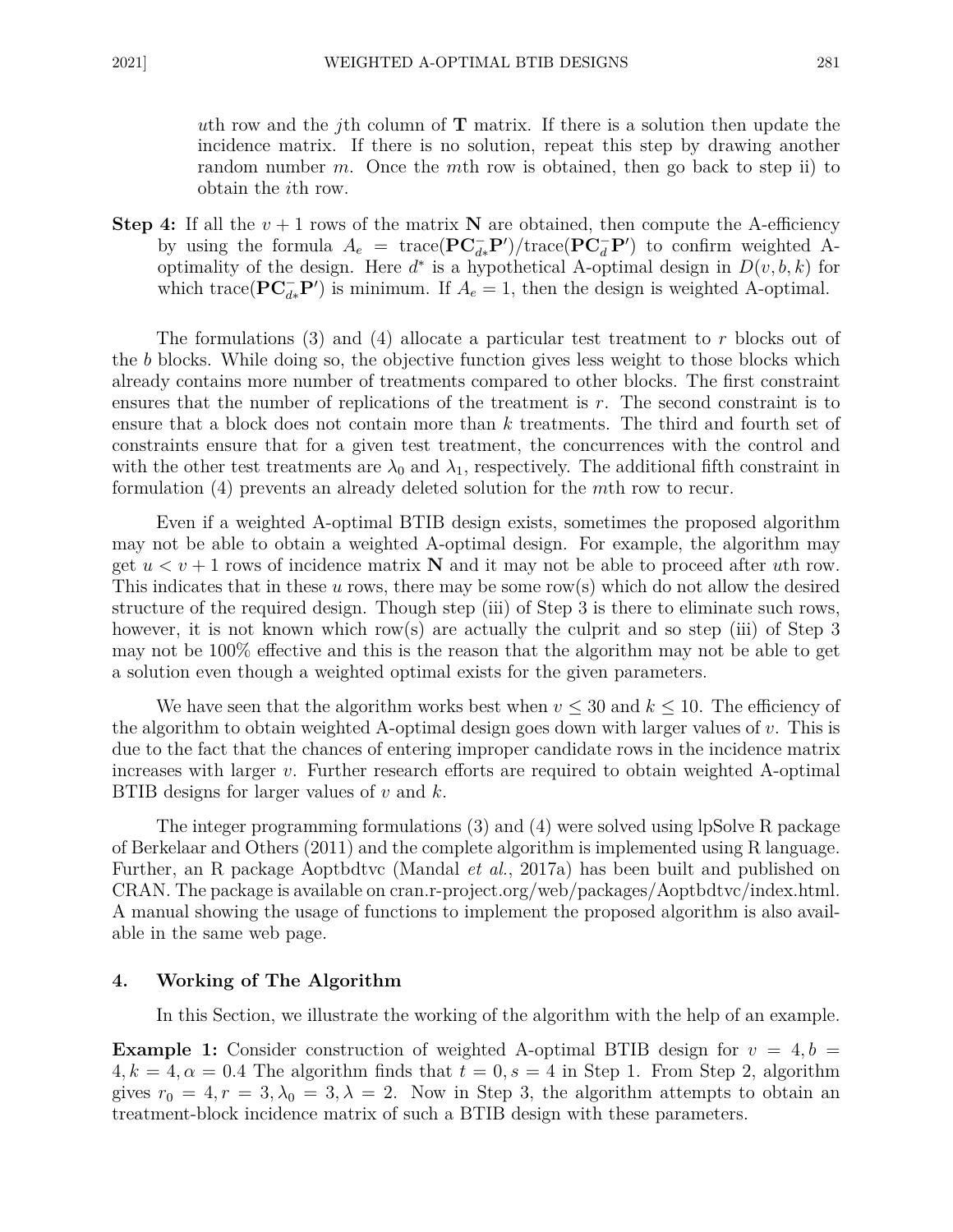In the first step of Step 3, the algorithm obtains first row of the treatment-block incidence matrix as  $(1 \quad 1 \quad 1 \quad 1)$ . To obtain the second row of the incidence matrix, following linear integer program is solved:

Maximize  $\phi = x_1 + x_2 + x_3 + x_4$  subject to constraints

 $x_1 + x_2 + x_3 + x_4 = 3$  $x_1 \leq 4 - 1$  $x_2 < 4 - 1$  $x_3 \leq 4 - 1$  $x_4 < 4 - 1$  $x_1 + x_2 + x_3 + x_4 = 3.$ 

An optimal solution to the above linear program is  $(0 \ 1 \ 1 \ 1)$ . So after two steps, the incidence matrix obtained is  $\begin{pmatrix} 1 & 1 & 1 & 1 \\ 0 & 1 & 1 & 1 \end{pmatrix}$ . To obtain the third row, the linear integer formulation is Maximize  $\phi = x_1 + \frac{1}{2}$  $rac{1}{2}x_2 + \frac{1}{2}$  $rac{1}{2}x_3 + \frac{1}{2}$  $\frac{1}{2}x_4$  subject to constraints

$$
x_1 + x_2 + x_3 + x_4 = 3
$$
  
\n
$$
x_1 \le 4 - 1
$$
  
\n
$$
x_2 \le 4 - 2
$$
  
\n
$$
x_3 \le 4 - 2
$$
  
\n
$$
x_4 \le 4 - 2
$$
  
\n
$$
x_1 + x_2 + x_3 + x_4 = 3
$$
  
\n
$$
x_2 + x_3 + x_4 = 2.
$$

An optimal solution to this formulation is  $(1 \ 0 \ 1 \ 1)$  which gives incidence matrix up to third row as  $\sqrt{ }$  $\overline{ }$ 1 1 1 1 0 1 1 1 1 0 1 1  $\setminus$ . For obtaining the fourth row, the formulation is Maximize  $\phi = \frac{1}{2}$  $\frac{1}{2}x_1 + \frac{1}{2}$  $rac{1}{2}x_2 + \frac{1}{3}$  $\frac{1}{3}x_3 + \frac{1}{3}$  $\frac{1}{3}x_4$  subject to constraints

$$
x_1 + x_2 + x_3 + x_4 = 3
$$
  
\n
$$
x_1 \le 4 - 2
$$
  
\n
$$
x_2 \le 4 - 2
$$
  
\n
$$
x_3 \le 4 - 3
$$
  
\n
$$
x_4 \le 4 - 3
$$
  
\n
$$
x_1 + x_2 + x_3 + x_4 = 3
$$
  
\n
$$
x_2 + x_3 + x_4 = 2
$$
  
\n
$$
x_1 + x_3 + x_4 = 2.
$$

The algorithm gives an optimal solution to this formulation as  $(1 \t1 \t0 \t1)$  and hence, the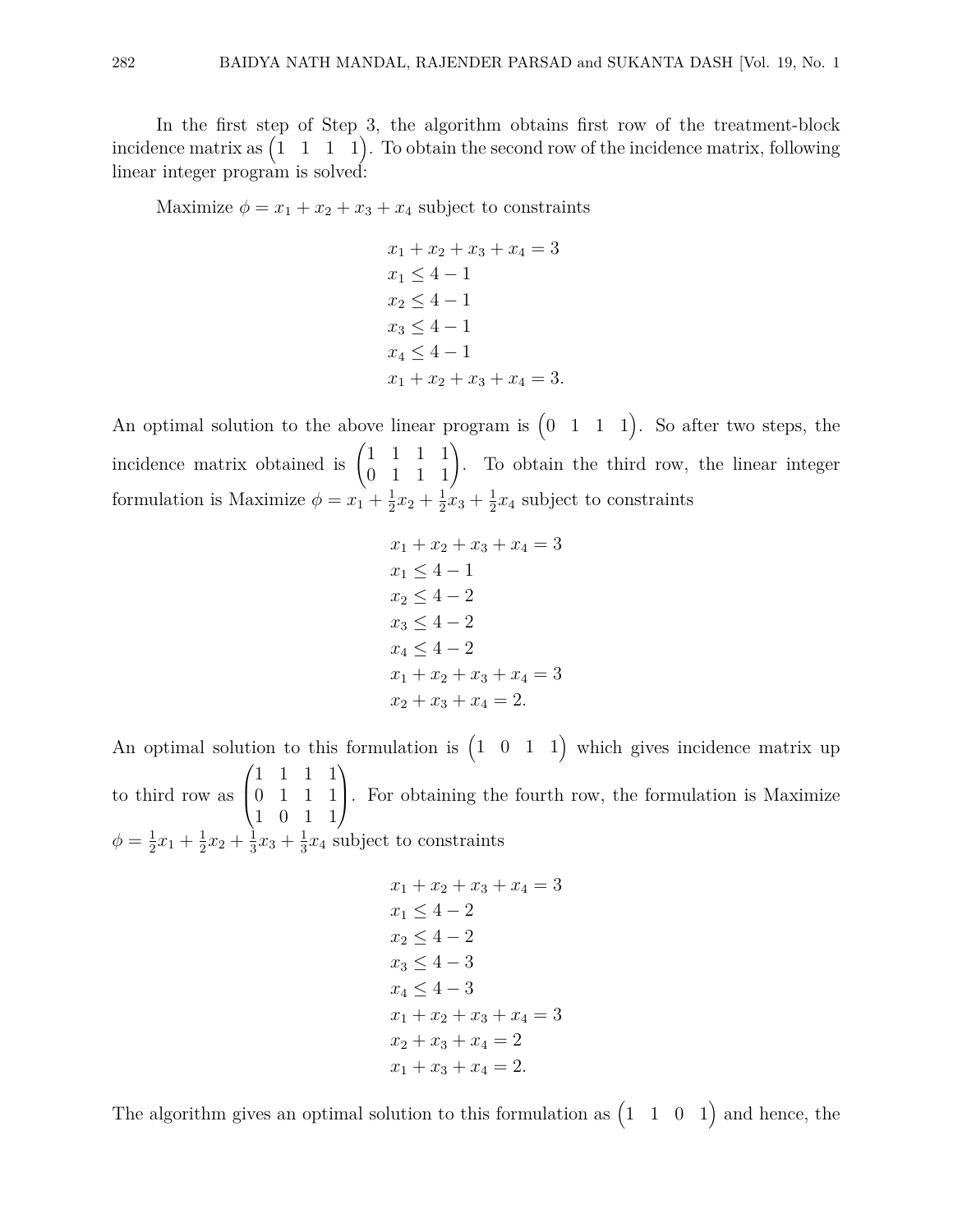incidence matrix obtained till fourth row is  $\sqrt{ }$  $\overline{\phantom{a}}$ 1 1 1 1 0 1 1 1 1 0 1 1 1 1 0 1  $\setminus$ . For getting the last row of the

incidence matrix, the formulation is as follows: Maximize  $\phi = \frac{1}{3}$  $\frac{1}{3}x_1 + \frac{1}{3}$  $\frac{1}{3}x_2 + \frac{1}{4}$  $\frac{1}{4}x_3 + \frac{1}{4}$  $\frac{1}{4}x_4$  subject to constraints

 $x_1 + x_2 + x_3 + x_4 = 3$  $x_1 < 4 - 3$  $x_2 < 4 - 3$  $x_3 \leq 4 - 3$  $x_4 < 4 - 4$  $x_1 + x_2 + x_3 + x_4 = 3$  $x_2 + x_3 + x_4 = 2$  $x_1 + x_3 + x_4 = 2$  $x_1 + x_2 + x_4 = 2.$ 

An optimal solution to this formulation is  $(1 \t1 \t1 \t0)$ . As a result, the algorithm gives

treatment-block incidence matrix as  $\sqrt{ }$  $\overline{\phantom{a}}$ 1 1 1 1 0 1 1 1 1 0 1 1 1 1 0 1 1 1 1 0  $\setminus$  $\begin{array}{c} \hline \end{array}$ and the corresponding design is

| Block-1 | (() | $\mathbf{2}$ | 3              | 4) |
|---------|-----|--------------|----------------|----|
| Block-2 | (0) | $\perp$      | 3              | 4) |
| Block-3 | 0)  |              | 2              | 4) |
| Block-4 | 0)  | $\mathbf{I}$ | $\overline{2}$ | 3) |

For confirmation of A-optimality,  $A_e$  is computed which is  $A_e = \text{trace}(\mathbf{PC}_{d*}^- \mathbf{P}')/\text{trace}(\mathbf{PC}_{d}^- \mathbf{P}')$  $g(t, s)/\text{trace}(\mathbf{PC}_d^{-} \mathbf{P}') = 3.2/3.2 = 1$ . Thus, the design so obtained is weighted A-optimal BTIB design for  $v = b = k = 4, \alpha = 0.4$ .

Let us consider another example with  $\alpha = 0.5$ .

**Example 2:** Consider  $v = 6, b = 7, k = 4, \alpha = 0.5$ . In Step 1, it can be found that  $t = 0, s = 4$  which gives  $r = r_0 = 4, \lambda_0 = \lambda_1 = 2$ . Step 3 gives us the following design.

| Block-1 | (2  | 3              | 4 | 6) |
|---------|-----|----------------|---|----|
| Block-2 | (0) | $\overline{2}$ | 3 | 4) |
| Block-3 | (0) | $\overline{2}$ | 5 | 6) |
| Block-4 | (1) | $\overline{2}$ | 4 | 5) |
| Block-5 | (0) | 1              | 4 | 6) |
| Block-6 | (1) | 2              | 3 | 6) |
| Block-7 | (0) | L              | 3 | 5) |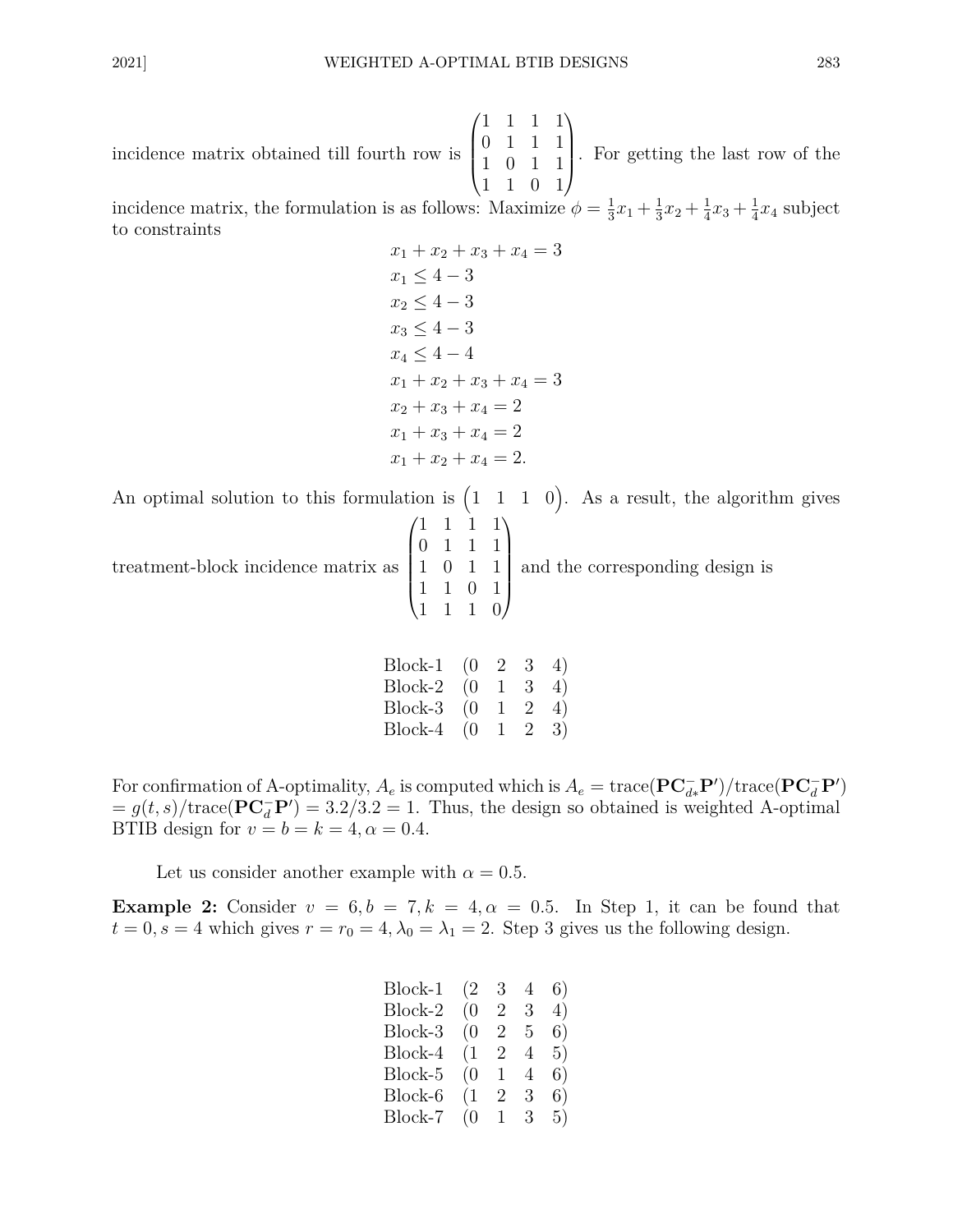Clearly, the design is a balanced incomplete block design and is A-optimal for all possible pair wise comparisons.

#### **5. List of Weighted A-optimal BTIB Designs**

The proposed algorithm in Section 3 can be used to construct weighted A-optimal BTIB designs for given parameters  $v, b, k$ , and  $\alpha$ . We utilized the algorithm to obtain weighted A-optimal BTIB designs in a limited parametric range  $2 \le v \le 30, v + 1 \le b \le 50, 2 \le k \le$  $min(10, v)$ ,  $\alpha = 0.2, 0.4, 0.6, 0.8$ . We denote this parametric range as  $\mathfrak{P}$  for further reference.

Within  $\mathfrak{B}$ , we obtained 369 A-optimal designs out of which 70 are R-type and 299 are S-type. The list of designs along with the layouts is available at https://drs.icar. gov.in/WAoptBTIB/WAoptBTIB.htm, (Mandal *et al.*, 2017b). The distribution of the designs according to various values of block size  $k$  and  $\alpha$  is given in Table 1.

**Table 1: Distribution of weighted A-optimal designs according to block size and** *α*

|                         | $\alpha$ |         |     |     |                         |  |
|-------------------------|----------|---------|-----|-----|-------------------------|--|
| Block size              | 0.2      | 0.4     | 0.6 | 0.8 | Total Number of Designs |  |
| 3                       | 19       | 18      | 17  | 19  | 73                      |  |
|                         | 28       | 16      | 14  | 20  | 78                      |  |
| 5                       | 31       | 12      | 11  | 10  | 64                      |  |
|                         | 5        | 13      | 8   | 11  | 37                      |  |
|                         | 16       | 14      |     | 6   | 43                      |  |
|                         |          | 12      | 6   | 10  | 28                      |  |
|                         | 3        | 10      | 6   | 6   | 25                      |  |
| 10                      | З        | 10      | 3   | 5   | 21                      |  |
| Total Number of Designs | 105      | $105\,$ | 72  | 87  | 369                     |  |

We made a comparison of the weighted A-optimal designs obtained above with those of Gupta *et al.* (1999) and Parsad *et al.* (2009). Out of 15 distinct weighted A-optimal BTIB design given by Gupta *et al.* (1999), 7 fall in the parametric range  $\mathfrak{P}$ . Out of these 7 designs, we obtained six of them and are shown in Table 2. Out of the 43 designs reported by Parsad *et al.* (2009), only 14 designs fall in the parametric range  $\mathfrak{P}$ . We have obtained all these 14 designs and are given in Table 3.

**Table 2: Weighted A-optimal BTIB designs in**  $\mathfrak{P}$  **from Gupta** *et al.* **(1999)** 

| $k_{-}$<br>$t_{-}$<br>$S_{-}$<br>$\alpha$<br>$\eta$         | рe |
|-------------------------------------------------------------|----|
|                                                             |    |
| S<br>0.2<br>6<br>$5\overline{)}$<br>15<br>15<br>0           |    |
| S<br>3 <sup>1</sup><br>12<br>6<br>0.2<br>18<br>0            |    |
| S<br>12<br>4<br>0.6<br>8<br>0<br>4                          |    |
| S<br>16<br>$\overline{4}$<br>0.4<br>18<br>0<br>4            |    |
| S<br>$\overline{7}$<br>$\overline{7}$<br>0.4<br>7<br>7<br>0 |    |
| S<br>12<br>0.8<br>24<br>4<br>0<br>4                         |    |
| S<br>32<br>4<br>36<br>0<br>0.4                              |    |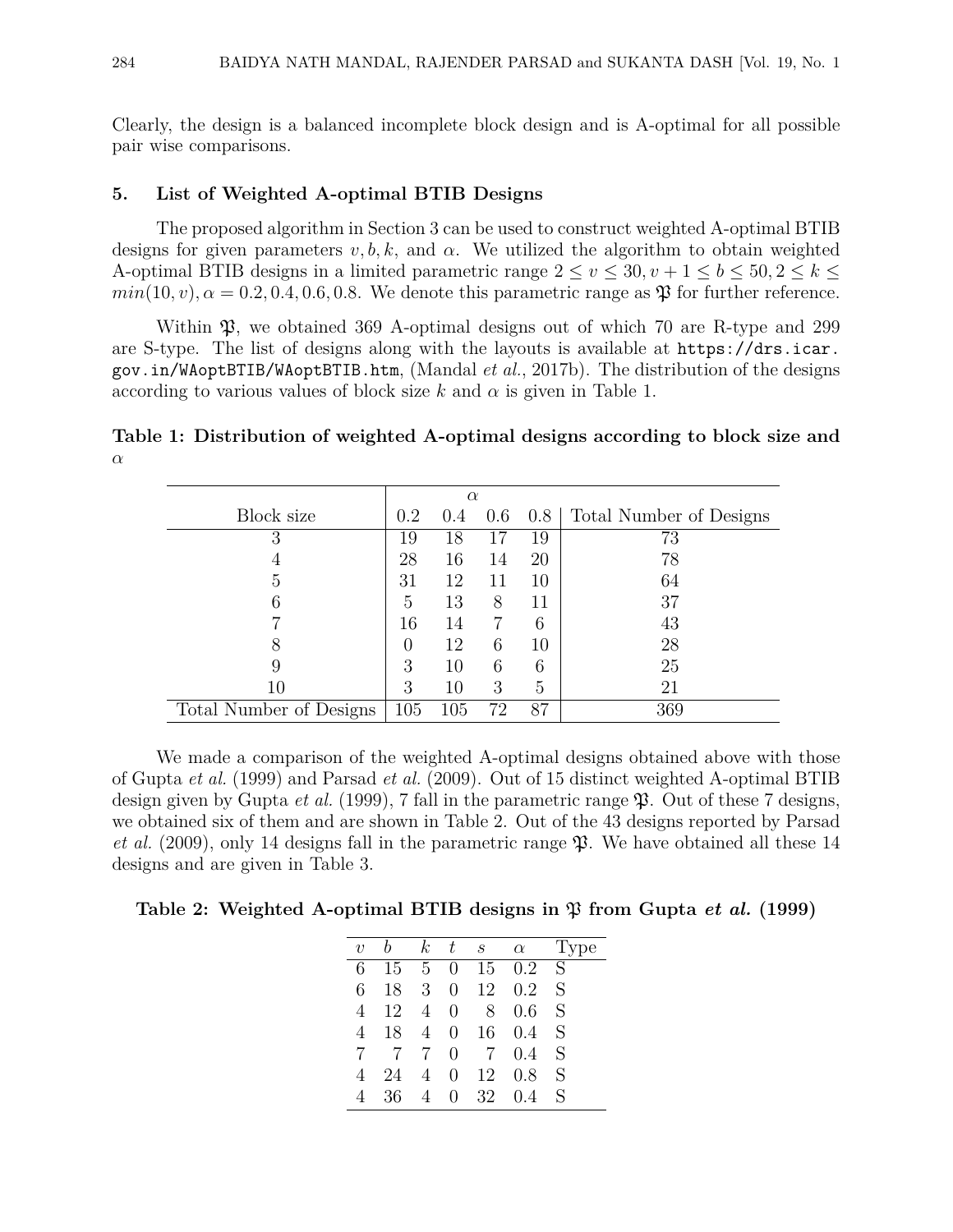| $\upsilon$     | b              | $\boldsymbol{k}$ | $\,t$          | $\mathcal{S}% _{M_{1},M_{2}}^{\alpha,\beta}(\varepsilon)$ | $\alpha$ |                         |
|----------------|----------------|------------------|----------------|-----------------------------------------------------------|----------|-------------------------|
| 3              | 3              | $\overline{3}$   | $\overline{0}$ | 3                                                         | 0.2      | $\overline{\mathrm{S}}$ |
| 3              | $\overline{4}$ | 3                | $\overline{0}$ | 3                                                         | 0.4      | S                       |
| 6              | $\overline{7}$ | 3                | $\overline{0}$ | 3                                                         | 0.4      | S                       |
| 9              | 18             | 3                | $\overline{0}$ | 9                                                         | 0.2      | S                       |
| $\overline{4}$ | $\overline{4}$ | 4                | $\overline{0}$ | $\overline{4}$                                            | 0.2      | S                       |
| $\overline{4}$ | $\overline{5}$ | $\overline{4}$   | $\overline{0}$ | $\overline{4}$                                            | 0.4      | S                       |
| 5              | $\overline{5}$ | 5                | $\overline{0}$ | $\overline{5}$                                            | 0.2      | S                       |
| $\overline{5}$ | $\overline{5}$ | $\overline{5}$   | $\overline{0}$ | $\overline{5}$                                            | $0.4\,$  | S                       |
| $\overline{7}$ | $\overline{7}$ | $\overline{5}$   | $\overline{0}$ | 7                                                         | 0.2      | S                       |
| $\overline{7}$ | 7              | $\overline{5}$   | $\overline{0}$ | $\overline{7}$                                            | 0.2      | S                       |
| 9              | 12             | 7                | $\overline{0}$ | 12                                                        | 0.2      | S                       |
| 8              | 8              | 8                | $\overline{0}$ | 8                                                         | 0.4      | S                       |
| 9              | 9              | 9                | $\overline{0}$ | 9                                                         | 0.4      | S                       |
| 10             | 10             | 10               | 0              | 10                                                        | $0.4\,$  | S                       |

**Table 3: Weighted A-optimal BTIB designs in**  $\mathfrak{P}$  **from Parsad** *et al.* **(2009)** 

An interesting observation is that among the 369 designs in the parametric range  $\mathfrak{P}$ , we found certain designs with same parametric combinations which are weighted A-optimal for more than one value of *α*. The list of those designs are depicted in Table 4.

**Table 4: Weighted A-optimal designs for multiple values of** *α*

| Sr No.         | $\upsilon$     | b               | $\kappa$       | t              | $\mathcal{S}_{\mathcal{S}}$ | $\alpha$          | Type |
|----------------|----------------|-----------------|----------------|----------------|-----------------------------|-------------------|------|
| 1              | 3 <sup>3</sup> | 4               | 3              | $\theta$       |                             | $3\quad 0.4, 0.6$ | S    |
| $\overline{2}$ | 4              | 4               | 4              | $\overline{0}$ |                             | $4\quad 0.2, 0.4$ | S    |
| 3              | 4              | 4               | 4              | $\mathbf{1}$   |                             | $0\quad 0.2, 0.4$ | R    |
| 4              | 4              | $5\overline{)}$ | 4              | $\overline{0}$ |                             | $4\quad 0.4, 0.6$ | S    |
| 5              | 5              | 5 <sub>1</sub>  | 5 <sub>5</sub> | $\overline{0}$ |                             | $5\quad 0.2, 0.4$ | S    |
| 6              | 5              | 5               | 5 <sub>5</sub> | $\mathbf{1}$   | $\theta$                    | 0.2, 0.4          | R    |
|                | 6              | $7\phantom{.0}$ | 3              | $\overline{0}$ |                             | $3\quad 0.4, 0.6$ | S    |

#### **6. Concluding Remarks**

We have presented an algorithm to construct weighted A-optimal BTIB designs and also listed 369 weighted A-optimal designs. We believe most of the designs, particularly those with  $\alpha > 0$  are new and has not been reported elsewhere. The proposed algorithm will be useful for experimenters and statisticians to obtain weighted A-optimal BTIB designs for various values of parameters including other values of weights given to the contrasts. Further efforts are required to devise algorithms which are able to construct weighted Aoptimal BTIB designs for larger number of treatments. The proposed algorithm in this article has been restricted to construct weighted A-optimal BTIB designs where only one control is considered. The algorithm may be extended for weighted A-optimal block designs for more than one control treatment. Effort may also be made to obtain weighted A-optimal block designs beyond the class of BTIB designs.